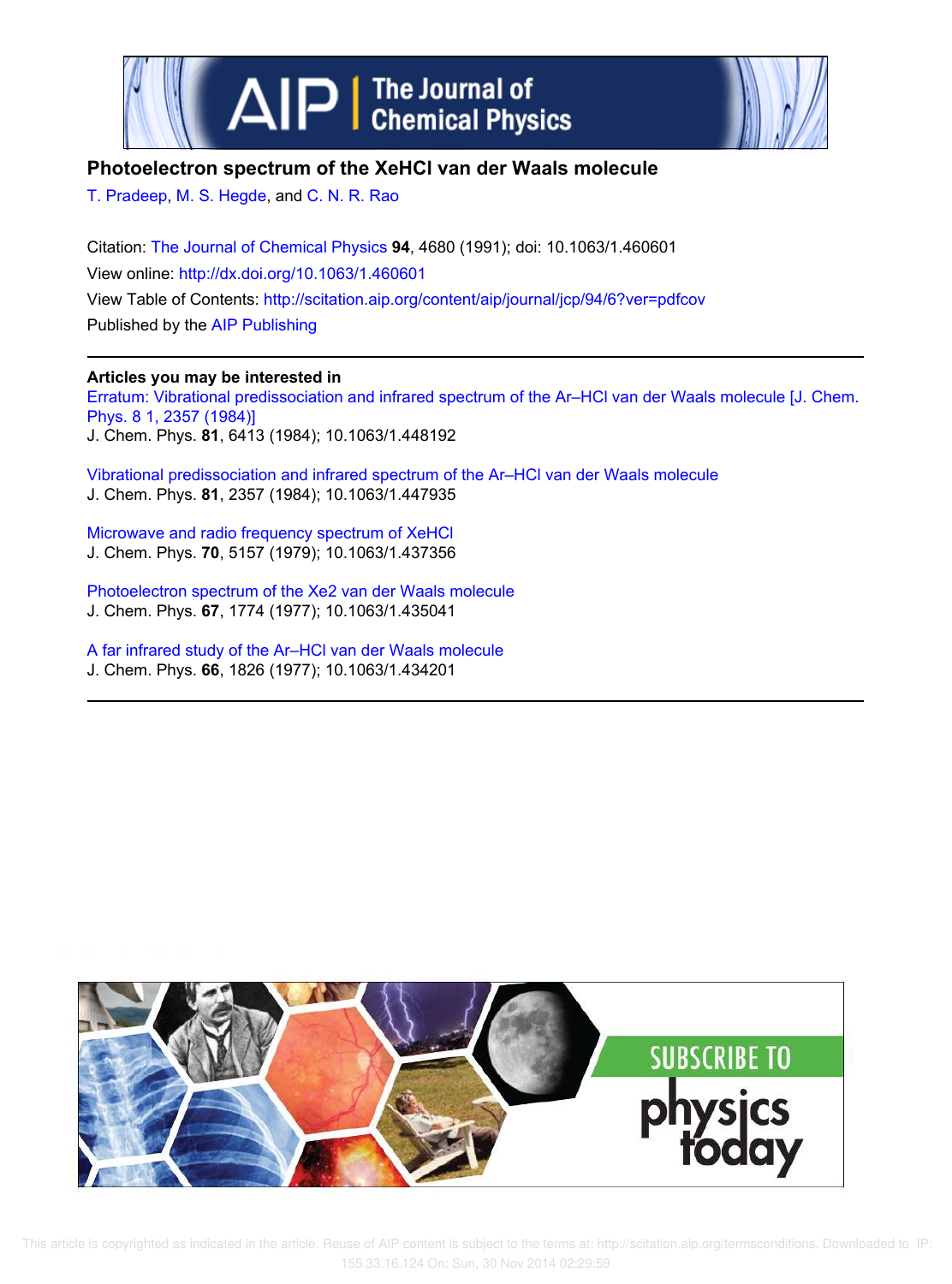## **Photoelectron spectrum of the Xe···HCI van der Waals molecule**

T. Pradeep, M. S. Hegde, and C. N. R. Rao<sup>a)</sup>

*Solid State and Structural Chemistry Unit, Indian Institute a/Science, Bangalore 560 012, India* 

(Received 13 September 1990; accepted 5 December 1990)

Ultraviolet photoelectron spectroscopy (UVPES) has been employed to obtain the potential energy curves of the ground and the excited ionic states of van der Waals molecules such as  $Xe_2$ <sup>1</sup> Molecular clusters of noble gases<sup>2</sup> and  $(H<sub>2</sub>O)<sub>n</sub><sup>3</sup>$  have also been examined by this technique. We considered it most worthwhile to investigate the UVPES of triatomic Xe $\cdots$  HCl with a long Xe $\cdots$  H distance.<sup>4</sup> This van der Waals molecule has been studied by infrared and other spectroscopies and has a dissociation energy of  $\sim$  300  $cm^{-1.5,6}$  with the Xe $\cdots$  HCl configuration being more stable than the Xe $\cdots$ CIH configuration.<sup>7</sup> We briefly discuss the nature of the excited ionic states of  $Xe^{...}HCl$  in this report.

UVPE spectra of  $Xe + HCl$  mixtures were recorded at varied stagnation pressures with a home-built doublechamber spectrometer (resolution, 50 meV) wherein the molecular beam of premixed Xe and HCI coming through a sonic nozzle (of 0.1 mm) was crossed by HeI radiation  $(584 \text{ Å})$ . In Fig. 1 we show a typical spectrum obtained at a stagnation pressure of 116 Pa containing features (a through e) of the van der Waals molecule, not present in the spectrum when the  $Xe + HCl$  mixture was passed through an effusive nozzle (see inset of Fig. I). Furthermore, features due to the first ionization of  $\mathrm{Xe_{2}}^{8}$  or HCl dimer $^{9}$  are absent in the spectrum of  $Xe \cdots HCl$ . A simple molecular orbital scheme of Xe $\cdots$ HCl suggests the presence of four levels  $\pi$  $(1)$ ,  $\sigma$  (2),  $\pi$  (2), and  $\sigma$  (1) in the order of increasing energy wherein the two levels designated by (I) essentially have HCI character and those designated by (2) have Xe character (Fig. 2). Upon ionization, the  $\pi$  levels would be expected to show spin-orbit splitting. We can readily assign features a and e in the spectrum to the <sup>2</sup> $\Pi(1)$  and <sup>2</sup> $\Sigma(1)$  states. Appearance of only five features in UVPE spectrum suggests that the spin-orbit splitting is significant only in the case of the  $\Pi(2)$  level (Fig. 2). We assign features c and d in the spectrum to the <sup>2</sup> $\Pi_{3/2}(2)$  and <sup>2</sup> $\Pi_{1/2}(2)$  states, respectively. Feature b is assigned to the  ${}^{2}\Sigma(2)$  state. In Table I we list the adiabatic and the vertical ionization energies of the different states.

We have calculated the dissociation energies of the different states from the equation  $D = D_0 + I E_0 - I E_1$  where *D* and *Do* are the dissociation energies of the ionic and ground states, respectively. While *lEo* is the adiabatic ionization energy of the state to which the ionic state dissociates,  $IE<sub>1</sub>$  is that of the ionic state in question. The results are presented in Table I. We find that only bands a and e correspond to bound states. We could construct preliminary potential energy curves of the excited ionic states of  $Xe \cdots HCl$  with the available data, but further studies would be necessary to obtain reliable curves.



FIG. 1. UVPE spectrum of a Xe + HCl mixture recorded at a high stagnation pressure, Features a through e are due to the van der Waals molecule. He  $I_B$  features are also indicated. Inset shows the spectrum of Xe + HCl at a low stagnation pressure.



FIG. 2. Molecular orbital scheme for Xe $\cdots$ HCl in the ground and the ionic states.

This article is copyrighted as indicated in the article. Reuse of AIP content is subject to the terms at: http://scitation.aip.org 155.33.16.124 On: Sun, 30 Nov 2014 02:29:59